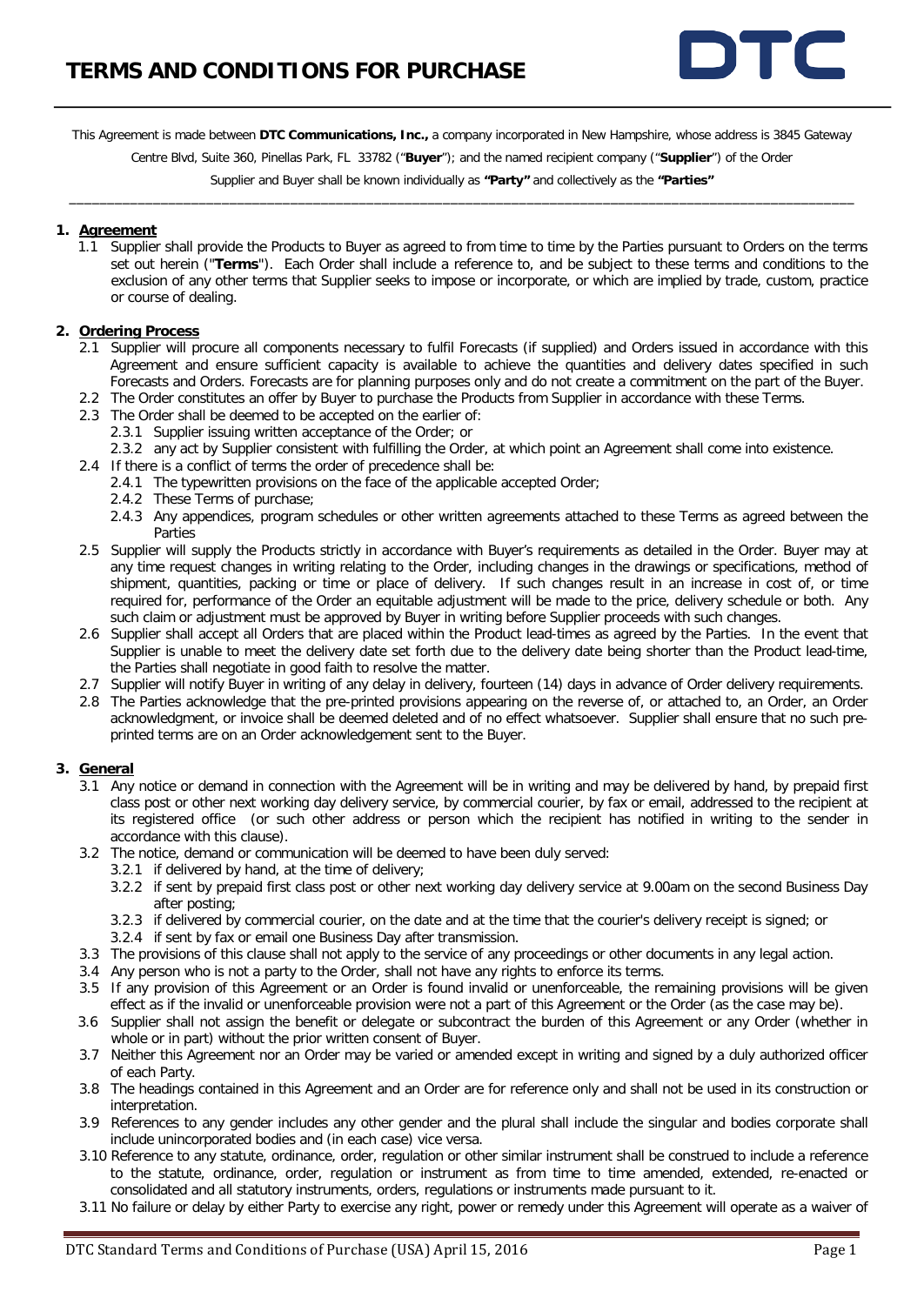

- it nor will any partial exercise preclude any further exercise of the same, or of some other right, power or remedy. 3.12 This Agreement and any dispute or claim arising out of or in connection with it or its subject matter or formation (including non-contractual disputes or claims) shall be governed by, and construed in accordance with the law of Florida
- 3.13 Each Party irrevocably agrees that the courts of Florida shall have exclusive jurisdiction to settle any dispute or claim arising out of or in connection with this Agreement or its subject matter or formation (including non-contractual disputes or claims).

### **4. Import/Export**

- 4.1 The Products may be subject to applicable export or import laws and regulations worldwide (collectively, "**Export/Import Law**").
- 4.2 Supplier agrees to comply strictly with all Export/Import Laws applicable to the Products. Supplier shall promptly notify Buyer of any authorisation requirements under Export/Import Laws that may apply to delivery of the Products to Buyer site(s).

### **5. FAR/DFARS**

5.1 Any FAR/DFARS clauses listed or referred to in the Order are incorporated in the Order by reference with the same force and effect as if they were included in full text and with such amendments to the applicable definitions necessary to create legal relationships between Buyer and Supplier identical to, but not dependent on, the relationship the FAR and DFARS intend to establish between the "Government" and a "Contractor." (reference DTC Supplements I & II)

### <span id="page-1-1"></span>**6. Products**

- 6.1 Supplier warrants that:
	- 6.1.1 it shall use all best skill and care in providing the Products to Buyer and shall perform its obligations in accordance with this Agreement and the Order;
	- 6.1.2 title to the Products ordered under the Order shall transfer in accordance with clause [6.6.1](#page-1-0) free from any security interest or other lien or encumbrance;
	- 6.1.3 it has the rights to grant the licence rights set out in this Agreement and in the Order;
	- 6.1.4 that the Products are of good quality, material and workmanship in accordance with best industry practice;
	- 6.1.5 the Products are and will be fit for their intended purpose and use including any purpose and use made known to Supplier by Buyer;
	- 6.1.6 the Products are free from defects in design, materials and workmanship and hazards to health;
	- 6.1.7 the Products are new and not used, refurbished, repaired or reconditioned and not of an age that deteriorates or impairs their usefulness, safety or operation;
	- 6.1.8 the Products do not infringe the rights of any third party;
	- 6.1.9 no Products, or part or component thereof, or any material supplied hereunder shall be counterfeit. The Supplier is liable for all costs without limitation relating to the removal and replacement of suspect counterfeit product, including Buyer's cost of removing and replacing suspect product and testing necessitated by the reinstallation.
- 6.2 Supplier will at no additional fee or sum for the period of two (2) years from delivery, provide the warranties set out in clause [6.1.](#page-1-1)
- 6.3 Supplier shall deliver the Products CIP Incoterms 2010/ F.O.B. Destination to the delivery address stated on the Order unless otherwise specified in the Order. Upon delivery of the Products by Supplier to Buyer, Buyer (or Supplier at the request of Buyer) may perform an Acceptance Test upon such Products.
- 6.4 No charge shall be made for attendance at any Acceptance Test. Where applicable, Buyer shall notify Supplier in writing as soon as reasonably practicable after the Products pass the Acceptance Tests.
- <span id="page-1-2"></span>6.5 Without prejudice to Buyer's right to terminate pursuant to clause [12.1,](#page-5-0) if the Products fail to pass any Acceptance Tests or repeat Acceptance Tests, Supplier shall notify Buyer that the Acceptance Tests have not been passed and Buyer may:
	- 6.5.1 require Supplier to conduct, and Supplier shall immediately conduct, free of charge all Buyer approved reasonable alterations or Modifications to Buyer Designed Products, including but not limited to any that the Buyer shall in the circumstances judge necessary to enable repeat Acceptance Tests to be passed and Supplier shall subject the Products to repeat Acceptance Tests as soon as possible and in any event no later than 15 days after receipt of such notice from Buyer; or
	- 6.5.2 require Supplier to take the actions specified in clause [6.5.1](#page-1-2) again; or
	- 6.5.3 accept the Products proposed to be used by Supplier "as is" subject to a reduction in the charges which accurately reflects both the reduced functionality and performance of, and any reduced costs of developing, the Products.
- <span id="page-1-0"></span>6.6 Supplier:
	- 6.6.1 agrees that title to the Products shall pass to the Buyer on delivery unless otherwise agreed in writing; and
	- 6.6.2 grants a world-wide, royalty free, perpetual, irrevocable, non-transferable licence to use, distribute and onward develop the software and any utilisation rights of the Products to Buyer) upon delivery or payment, whichever is the earlier. Supplier shall bear the risk of loss and damage to the Products until they are delivered (and off loaded) in conformity to the Order at Buyer's destination specified in the Order.
- 6.7 When delivering Development Products that contains software to Buyer, Supplier shall deliver all of the following:
	- 6.7.1 the object code for the software;
	- 6.7.2 the source code for the software;
	- 6.7.3 all Developments and Documentation relating to the software;
	- 6.7.4 copies of all applications and tools used in the creation or development of the software;
	- 6.7.5 any password and encryption details necessary to access the software or its source code; and
	- 6.7.6 full details of the software, including full name and version details, design information including module names and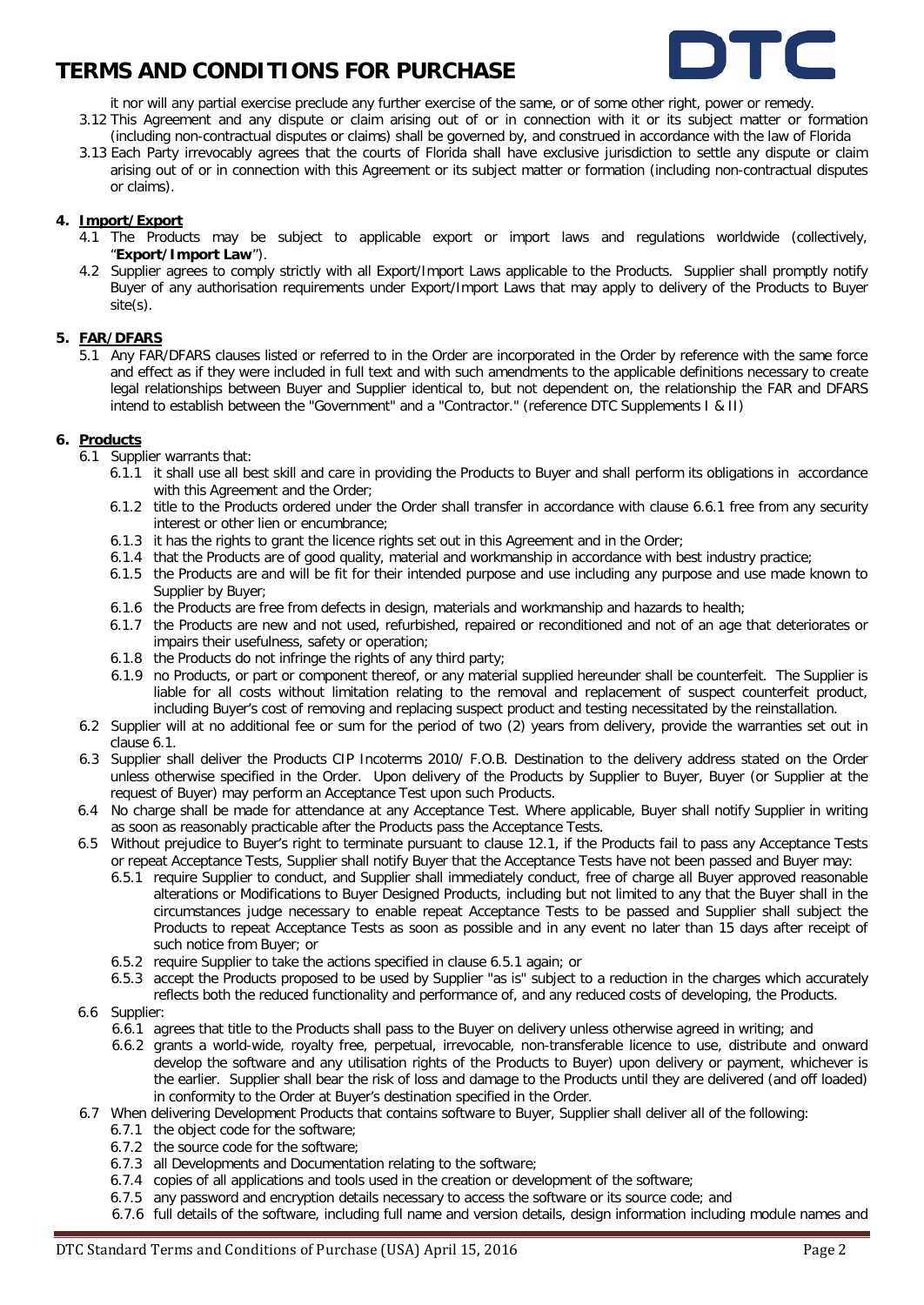

functionality, the type of media on which the software is provided, details of any commands required to install and make a backup copy of the software, any compression used in packaging the software, and details of operating systems on which the software runs.

- 6.8 Supplier may not deliver partial shipments unless agreed in writing by Buyer.
- 6.9 Time for the performance of all obligations of Supplier under this Agreement and Orders is of the essence and Supplier shall complete its obligations in accordance with any delivery date (**Section 2.7**), implementation or project plan agreed between the Parties. If Supplier becomes aware of any matters which may affect the performance of Supplier's obligations under this Agreement, or if it has reason to anticipate the occurrence of such matters, Supplier shall promptly notify Buyer of the matter and the anticipated duration of their impact. The Parties will discuss in good faith a resolution of the matter.

### **7. Developments**

- 7.1 The Parties agree that all Intellectual Property Rights in Buyer Data are exclusively vested in Buyer and that Supplier shall not gain any rights to any Buyer Data or any computer programs (or Modifications relating thereto) proprietary to Buyer nor, except to the extent expressly licensed for use by Supplier in this Agreement, have any right to use or make any Modification to any such items.
- 7.2 Supplier shall observe and perform all requirements and terms as requested by and notified to Supplier by or on behalf of the proprietors of any third party software specified in the Order ("**Third Party Software**") and shall not cause or permit Supplier or any sub-contractor of Supplier to cause Buyer to breach any of the obligations on the licensee's part specified in any contract for the provision of Third Party Software.
- 7.3 The Parties agree that Supplier shall not gain title to nor, except to the extent licensed by Buyer for use in this Agreement, have any right to use or make any Modification in respect of:
	- 7.3.1 any software (and Modifications thereto) proprietary to Buyer; or
	- 7.3.2 the Third Party Software (and Modifications thereto); or
	- 7.3.3 Buyer Data.
- 7.4 All Intellectual Property Rights vesting in either Party prior to the date of this Agreement shall remain vested in such Party notwithstanding any other provision of this Agreement.
- 7.5 All Intellectual Property Rights in any Developments and other materials such as designs, plans, specifications, models, documents, software including (without limitation) source codes and other records or information created, developed or made by or on behalf of Supplier in the performance of the Order or to enable the performance of the Order shall, at the date of the Order or (if later) on creation of the rights, vest in Buyer. Supplier assigns (by way of present and, where appropriate, future assignment) all such Intellectual Property Rights with full title guarantee to Buyer.
- 7.6 Supplier hereby grants to Buyer a non-exclusive, perpetual, world-wide, irrevocable and royalty-free licence (with the right to grant sub-licences) to use, develop and make Modifications in respect of all other materials such as designs, plans, specifications, models, documents, software including (without limitation) source codes and other records or information in which the Intellectual Property Rights are owned by Supplier as at the date of the Order that are necessary to enable Buyer to exercise the rights contemplated in this Agreement.
- 7.7 Supplier agrees that it will promptly communicate the Developments to the Buyer together with all inventions, programs, improvements, processes, standards, techniques, developments, know how, designs or any other original matters whether capable of registration or not associated with the Products which, at any time during the performance of this Agreement or any Order, Supplier might devise or discover. Supplier further agrees that all such Intellectual Property Rights and all rights throughout the world deriving from the same which arise after this Agreement or any Order has terminated shall vest in Buyer absolutely, as Products made for hire.
- 7.8 Supplier shall, both during the continuance and following the termination of this Agreement for any reason whatsoever, at the request and reasonable expense of Buyer, as Buyer may require, apply for, and do all acts and things necessary to obtain registration or other protection in respect of the Intellectual Property Rights in the Developments in any part of the world. Supplier at its own expense shall and shall use all reasonable endeavours to procure that any necessary third party shall execute and deliver such documents and perform such acts as may be required for the purpose of giving full effect to the rights assigned under this clause 7.8.
- 7.9 Supplier shall not, at any time, whether during the continuance or following the termination of this Agreement for any reason whatsoever, do anything to affect the validity of any of the Intellectual Property Rights in the Developments.
- 7.10 Each Party acknowledges that all Intellectual Property Rights vesting in either Party prior to the date of the Order are and shall remain the sole property of that Party.
- 7.11 Supplier undertakes not to:
	- 7.11.1 copy Buyer's Intellectual Property Rights or products (other than as authorized under this Agreement) nor otherwise reproduce the same;
	- 7.11.2 utilise, customise, modify or create derivative Products of, translate, adapt or vary Buyer's Intellectual Property Rights and products except as expressly permitted in this Agreement or an Order or otherwise agreed in writing between the Parties;
	- 7.11.3 disassemble, decompile or reverse engineer Buyer's Intellectual Property Rights and products, except if and to the extent permitted by applicable law; and
	- 7.11.4 license or sell any Buyer's Intellectual Property Rights or products, or any part thereof, to any third party.

### **8. Quality and Inspection**

- 8.1 Supplier's quality system shall be compliant with the requirements of ISO 9001 or other agreed upon quality standard as Buyer shall notify to Supplier on an Order.
- 8.2 Supplier will maintain detailed quality control and manufacturing sub-assembly and component traceability records for the period of at least seven years from the date of last supply of the Products.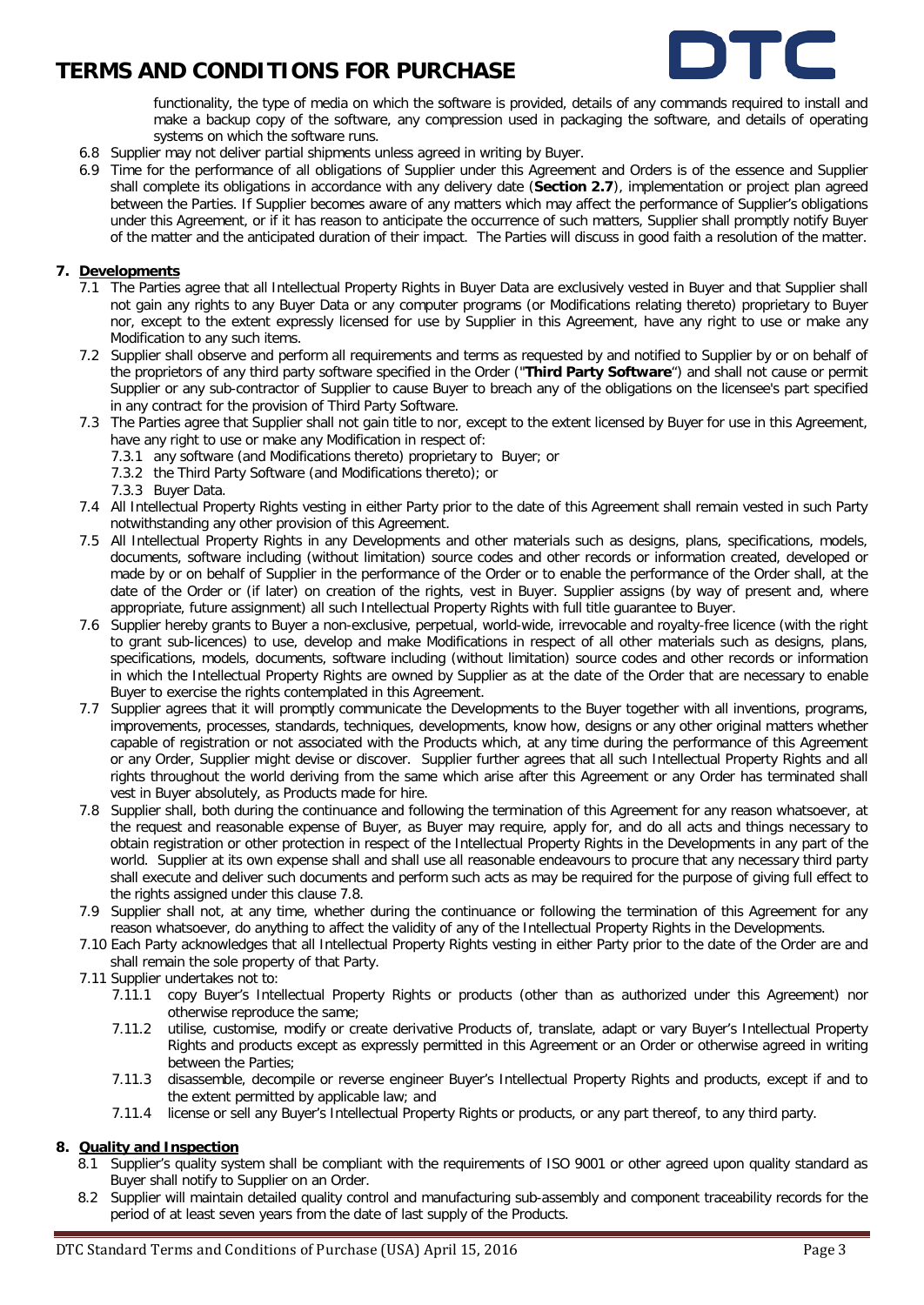

- 8.3 For the purpose of observing the quality and progress of an Order and Supplier's performance of its obligations or of verifying the amount of the price, Buyer and its nominated representatives may at any time during a Business Day and from time to time on three (3) Business Days' notice undertake any inspection of any premises and carry out an audit or check of any aspect of performance of this Agreement by Supplier and shall be allowed to observe work being performed by or on behalf of Supplier or its sub-contractors at any premises owned or used by Supplier in connection with the provision of the Products or any other deliverable in order to verify that Supplier is complying with its obligations under this Agreement. Such observation shall occur during Business Days and during hours that are reasonable under the circumstances (which may be outside working hours). Buyer may appoint an appropriate third party (who shall not be a competitor of Supplier) to act on its behalf in connection with its rights under this clause. In the event cancellation of inspection occurs within the 48 hour window, the Supplier will be responsible for all associated costs incurred (i.e., travel) for the cancelled inspection.
- 8.4 If a discrepancy is found between any amounts confirmed to Buyer by Supplier and the actual amounts for the same period as determined in the course of any inspection made under this clause, Supplier shall reimburse Buyer for all costs reasonably incurred in conducting such inspection including but not limited to travel, accommodation and living expenses of the persons conducting such inspection, for the period of the inspection and the fees and expenses of any third party engaged by Buyer to conduct the inspection.
- 8.5 All costs incurred by Buyer associated with non-conforming material (including freight, handling, material replacement, inspection costs, rework, etc.) may be charged back to the Supplier.
- 8.6 Supplier, at no additional cost to Buyer, shall and shall insure that its sub-contractors shall:
	- 8.6.1 comply with all of Buyer's standard policies that are relevant to the supply of the Products and any other on-site regulations specified by Buyer for personnel working at Buyer's premises or relating to accessing any of Buyer's computer systems. Buyer shall provide Supplier with a copy of such policies and standards as they exist at the Order date, and, whenever they are updated, promptly following issue of the updated versions;
	- 8.6.2 provide the Products in compliance with all requirements of all applicable legislation from time to time in force and which is or may become applicable to the Products. Supplier shall promptly notify Buyer if Supplier is required to make any change to the Supplier's Products for the purposes of complying with its obligations under this clause;
	- 8.6.3 advise Buyer of and obtain, maintain and observe at its own cost and at no additional charge to Buyer all applicable governmental, statutory, regulatory or other consents, licences, authorizations, waivers or exemptions (including but not limited to third party licences) required by Supplier (unless otherwise agreed in writing by the Parties) in connection with the performance of Supplier's obligations under this Agreement; and
	- 8.6.4 promptly notify Buyer of any health and safety hazards that exist or may arise in connection with the supply of the Products
- 8.7 Supplier shall provide notice of not less than twelve (12) months of the discontinuance of the supply of parts or components in the Products and during said notice period Supplier shall procure such reasonable last time quantity as directed by Buyer for such parts or components. Unless otherwise agreed between the Parties, Supplier shall procure and store such parts or components at no additional charge to Buyer.

### **9. Traceability**

- 9.1 Under the terms of this Agreement, Supplier shall have and operate a process to ensure that all Products, sub-assemblies and the components contained therein supplied to the Buyer are completely traceable back to original equipment/component manufacturer by batch, lot, date code or Purchase Order.
- <span id="page-3-0"></span>9.2 Further Supplier hereby agrees, unless directed otherwise by the Buyer, to procure components through franchised distributors or direct component Suppliers. Supplier agrees to indemnify and hold the Buyer harmless from and against all costs and expenses for the removal, repair or replacement and reinstallation of counterfeit components incorporated into a Product sold by Supplier to the Buyer where the counterfeit component was procured by Supplier from a person or entity other than a franchised distributor or direct component Supplier or other person or entity pre-approved by the Buyer in writing. Supplier will:
	- 9.2.1 require that its Suppliers provide a Certificate of Conformance with each component shipment;
	- 9.2.2 perform incoming inspections of components and paperwork to ensure conformity to Specification; and
	- 9.2.3 maintain and document incoming inspection specifications used for each component used in manufacturing Products. The foregoing obligations of this **Section [9.2](#page-3-0)** shall not apply to components consigned or sold to Supplier from the Buyer.
- 9.3 If components are not purchased from an original equipment/component manufacturer, franchised distributor or without full traceability and manufacturers certificates, Supplier will ensure that prior written approval has been obtained from the Buyer before using such components and that this approval shall be cross referenced on Supplier's certification of compliance. To obtain the Buyer's approval Supplier may have to, at the Purchases sole option and at Suppliers cost, perform the following:
	- 9.3.1 check with the original equipment/component manufacturer that the date and batch codes identified on the Certificate of Conformity are genuine; and
	- 9.3.2 complete or arrange for actual component testing and/or counterfeit mitigation on a representative sample of the components to verify their conformance to specification.
	- 9.4 For components purchased from the Buyer Supplier shall maintain the traceability back to the paperwork provided by the Buyer as part of the components transfer.

### **10.NRE and Tooling**

10.1 Any Tools or Tooling purchased from Supplier or manufactured by Supplier, the cost of which forms part of an Order will become the property of Buyer and all right, title and interest in and to any part of Tooling will pass to Buyer as soon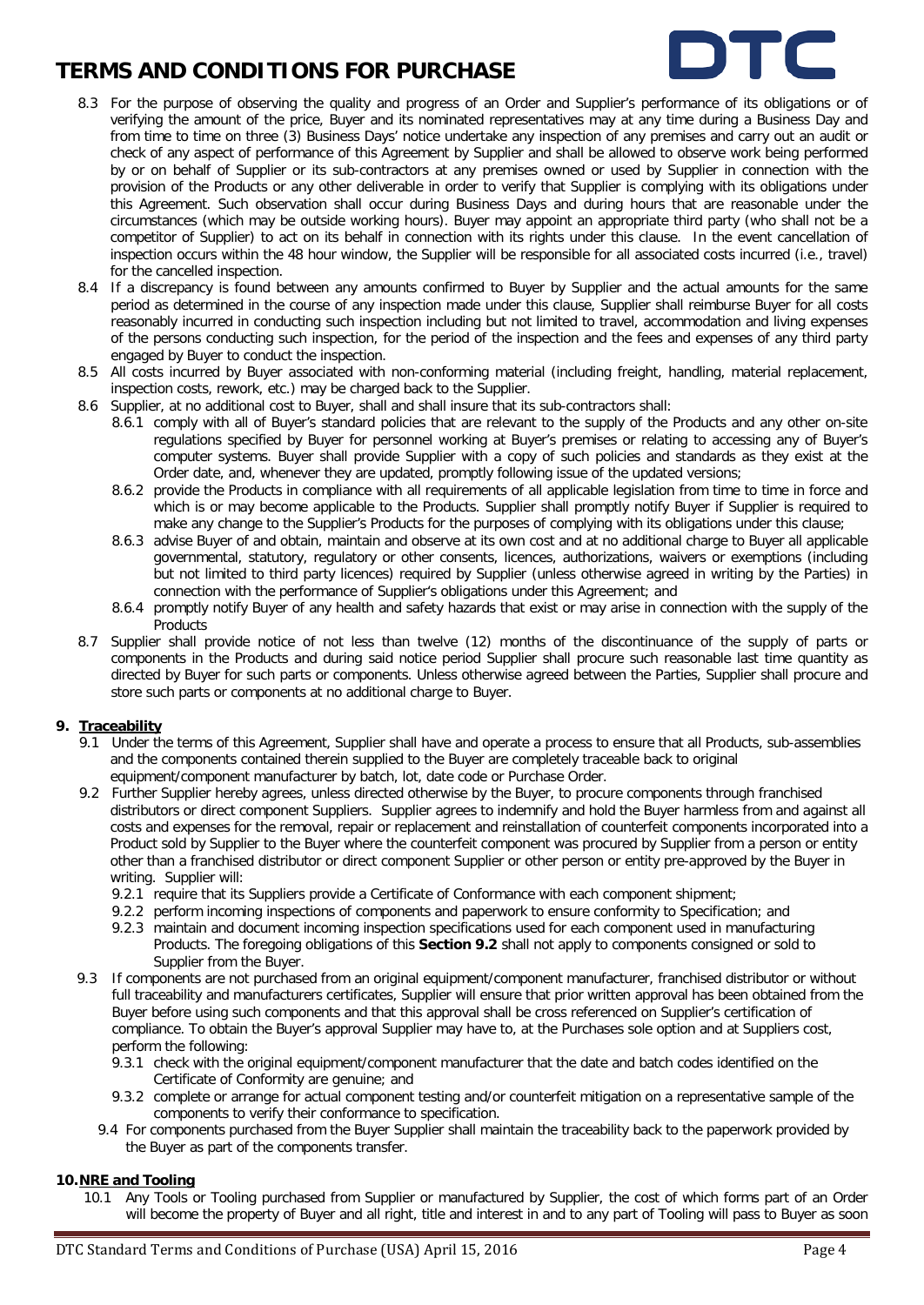

as it is acquired or fabricated in accordance with the Order.

- 10.2 Supplier shall be responsible for the routine maintenance, storage, repair, usage, replacement (within their useful life, fair wear and tear excepted) and calibration of all Tooling in Supplier's possession for performance of this Agreement. If calibration or other specialist requirements are required outside of routine maintenance, repair or usage and not caused by a lack of care or damage by Supplier, then such costs shall be agreed in advance and paid for separately by Buyer
- 10.3 Buyer's Property furnished to Supplier (where Buyer Property shall include any third party property provided by the Buyer) shall remain the exclusive property of the Buyer. The Buyer may demand possession thereof at any time without notice.
- 10.4 Supplier shall maintain and keep Buyer's Property in good condition. Buyer will compensate Supplier at a mutually agreed upon rate in writing, for all calibration, maintenance or repair services to Buyer's Property (excluding Tools, Tooling and NRE Items and other than normal preventative maintenance services or services to correct defects caused by Supplier's act or omissions negligence or wilful misconduct). Buyer is not required to compensate Supplier for any such services associated with equipment or tooling owned by Supplier and not intended to be sold or otherwise transferred to Buyer.
- 10.5 Supplier warrants that Buyer's Property, Tools, Tooling and NRE Items shall not be removed from Supplier's premises except on the prior written permission of Buyer. Supplier may remove Buyer's Property, Tools, Tooling and NRE Items from Supplier's premises for purposes of repair provided that Supplier provides advance notice to Buyer of the anticipated removal.
- 10.6 Supplier shall keep Buyer's Property, Tools, Tooling and NRE Items separate and apart from its own property and that of other persons and shall clearly mark them as being Buyer's property. Supplier will maintain a system to ensure the adequate control and protection of all Buyer furnished property.
- 10.7 Supplier warrants that Buyer's Property, Tools, Tooling and NRE Items shall not be used by Supplier for any purpose other than for the supply of the Products to Buyer.
- 10.8 Supplier shall be liable to Buyer for any loss of or damage to Buyer's Property, Tools, Tooling and NRE Items during the time it is in Supplier's possession, custody or control. During such time Supplier shall insure Buyer's Property, Tools, Tooling and NRE Items at full replacement value in the name of and for the benefit of Buyer at Supplier's expense with a reputable insurance provider.
- 10.9 Supplier waives any lien which it might otherwise have (whether at the date hereof or subsequently) on any of Buyer's Property for work done thereon or otherwise. This condition shall not be construed as a waiver of any other right of recovery of any other charges that may be due to Supplier for such work.
- 10.10 Supplier shall keep Buyer's Property, Tools, Tooling and NRE Items free of all mortgages, charges or other encumbrances and will procure that any lien over the same is discharged forthwith.
- 10.11 Supplier shall promptly pay Buyer on demand the full replacement value of any of Buyer's Property, Tools, Tooling and NRE Items which is not provided to Buyer in same condition as originally received by the Supplier satisfactorily accounted for.

### **11.Liability and Indemnity**

- 11.1 Supplier represents and warrants that it has the authority to perform all its obligations and grant the rights granted pursuant to this Agreement or the order and that such performance or the granting of such rights is not in breach of any Agreement to which it is a party or otherwise bound.
- 11.2 Supplier shall be liable to Buyer for all damages, costs, expenses and any other sums incurred or charged that Buyer may suffer in connection with any acts, omissions or breach of Supplier under this Agreement or the Order.
- 11.3 Supplier shall indemnify, keep indemnified and hold harmless Buyer from and against any claims by third parties which are caused by or arise out of or in connection with
	- 11.3.1 Any act or omission of Buyer carried out pursuant to instructions of Supplier; or
	- 11.3.2 Any breach by Supplier of any terms of this Agreement or the Order
- <span id="page-4-0"></span>11.4 Notwithstanding anything stated herein nothing shall exclude or limit the liability of either Party:
	- 11.4.1 For death or personal injury arising as a result of its negligence or its employees; or
	- 11.4.2 For fraud; or
	- 11.4.3 For any other matter for which it would be illegal for the relevant Party to exclude or limit or to attempt to exclude or limit its liability.
- 11.5 Subject to clause [11.4,](#page-4-0) Buyer's aggregate liability under each Order pursuant to this Agreement is limited to the total price which has been paid or is due to be paid under each Order.
- 11.6 Except as provided in clause [11.4,](#page-4-0) Buyer will have no liability under or in connection with this Agreement or any order in respect of:
	- 11.6.1 Loss of profits, loss of business, loss of revenue, loss of contracts, loss of goodwill, loss of anticipated earnings or savings (in each case whether direct, indirect, incidental or consequential); or
	- 11.6.2 Loss of use or value or damage of any data or equipment (including software), wasted management, operation or other time (in each case whether direct, indirect, incidental or consequential); or
	- 11.6.3 Any special, indirect, punitive, incidental or consequential loss, howsoever arising.
- 11.7 Supplier warrants that the Products will not infringe a third party's Intellectual Property Rights. Supplier will indemnify, keep indemnified and hold harmless Buyer and Buyer's customers from, and at its own cost defend any action brought against Buyer or its customers based upon, a claim, legal action or allegation that the Products and/or Intellectual Property Right created by Supplier pursuant to this Agreement or the Order (whether created using Buyer's software or created by any other means whatsoever) infringe the Intellectual Property Rights of a third party and will pay the amount of any settlement or the costs and damages awarded including reasonable legal fees (if any) in such action. Following notice of a claim or a threatened or actual action Supplier shall (without prejudice to Buyer's other rights):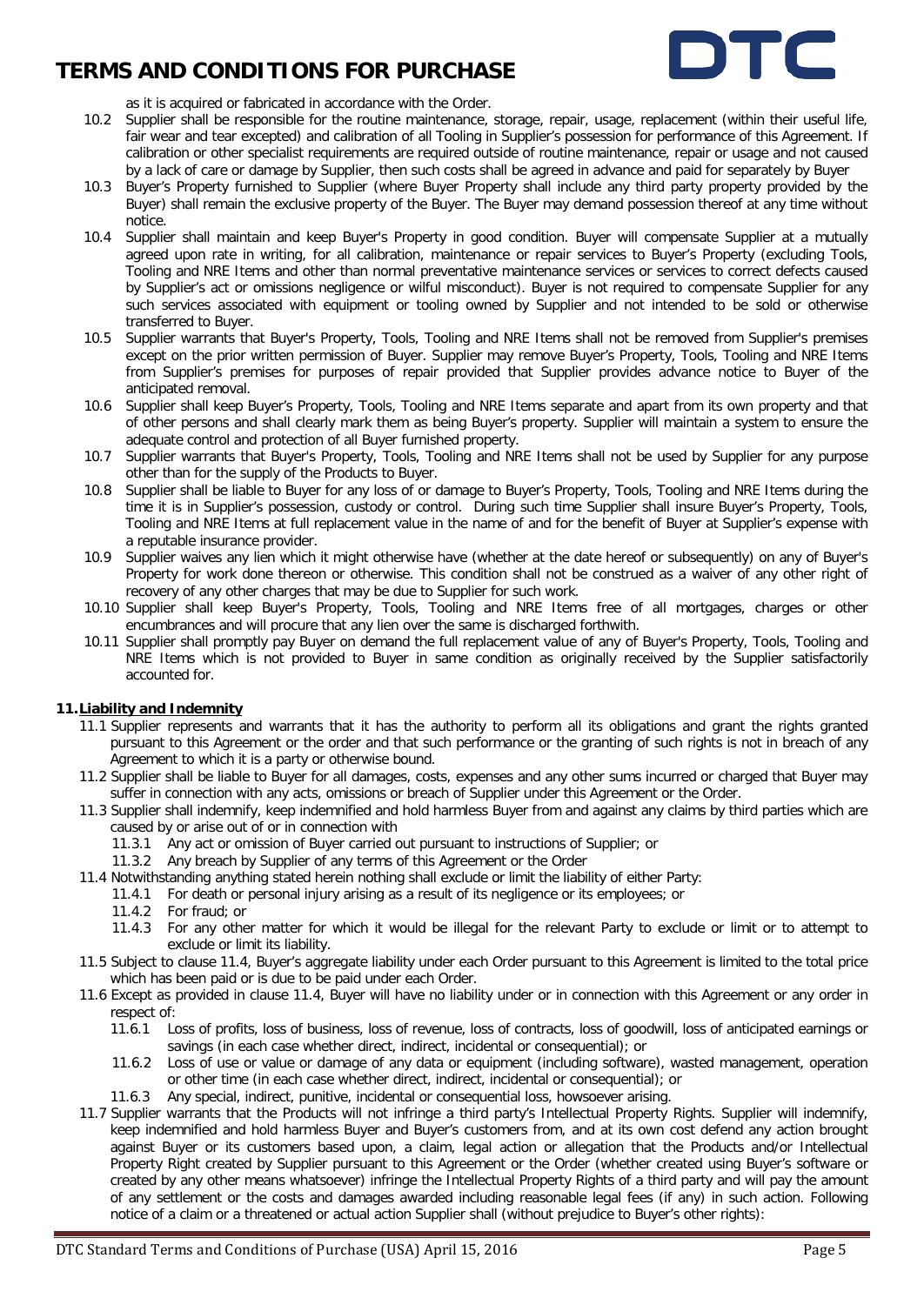

- 11.7.1 Provide for Buyer and Buyer's customers the right to continue to use the Products and/or Intellectual Property Right; or
- 11.7.2 Replace or modify the Products and/or Intellectual Property Right so as to make it non-infringing of any third party rights and Supplier shall ensure that such replacement or Modification shall perform in a manner identical in all material respects to the, Products and/or Intellectual Property Right as it was prior to such replacement or Modification.
- 11.8 Supplier shall purchase, renew and maintain as necessary sufficient public liability, product liability and professional indemnity insurance cover to satisfy Buyer that it is insured to such an extent to enable it to satisfy any indemnities and liabilities incurred under this agreement or any order. Supplier shall provide to Buyer a copy of the relevant insurance policies upon Supplier's request and upon each renewal of such insurance. For the avoidance of doubt, each said insurance policy for the above must provide Supplier with cover of at least \$10,000,000 per event or series of related events.
- 11.9 Neither Party shall be in breach of the Agreement nor liable for delay in performing, or failure to perform, any of its obligations under it if such a delay or failure results from an event, circumstances or cause beyond its reasonable control ("**Force Majeure Event**"). Supplier shall use all reasonable endeavours to mitigate the effect of a Force Majeure Event on the performance of its obligations. If a Force Majeure Event prevents, hinders or delays Supplier's performance of its obligations for a continuous period of more than 3 months, Buyer may terminate the Agreement immediately by giving written notice to Supplier.
- 11.10 This **Section 11** shall survive termination of the Agreement.

### <span id="page-5-0"></span>**12.Termination**

- 12.1 Either Party may by notice in writing, without prejudice to any of its rights herein, terminate this Agreement or an Order forthwith if the other Party commits a material breach of this Agreement or an Order (as the case may be) which is incapable of remedy, or if capable of remedy, within sixty (60) days of the date of dispatch to the other Party of a written request to remedy such breach and the other Party fails to remedy such breach.
- 12.2 Without prejudice to any of its accrued rights whether arising out of or in connection with this Agreement or an Order either Party shall be entitled to immediately terminate this Agreement or any Order by notice in writing if the other Party is unable to pay its debts, makes a proposal for a voluntary arrangement or convenes a meeting of its creditors to consider such a proposal, becomes subject to any voluntary arrangement, has a receiver, manager, or administrative receiver appointed over any of its assets, undertaking or income filed at any court where that Party is incorporated.
- 12.3 There is a Change of Control of the other Party.
- 12.4 Buyer is entitled to cancel the Order in whole or in part by giving written notice to Supplier at any time prior to delivery of the Products in which event Buyer's sole liability will be to pay to Supplier fair and reasonable compensation for work-inprogress at the time of cancellation but such compensation will not include loss of profits (whether direct or indirect and whether actual or anticipated) or any indirect or consequential loss.
- 12.5 Supplier shall provide or return, as applicable, to Buyer all the Tooling, Developments and any other records or material belonging to the Buyer and all copies of any of them by no later than thirty (30) days from the date of expiration or termination of this Agreement for any cause whatsoever, except as may be required for purposes of audit or any dispute.
- 12.6 Termination of the Agreement, howsoever arising, shall not affect any of the Parties' rights and remedies that have accrued as at termination.
- 12.7 Clauses which expressly or by implication survive termination of the Agreement shall continue in full force and effect.

### **13.Non-Solicitation**

13.1 Neither of the Parties shall, during the continuance of the Agreement or for a period of 6 months thereafter, procure or induce or attempt to procure or induce (either on its own behalf or on behalf of any other person, firm or company) any senior employee, officer or other personnel of the other Party who has been directly involved in the Agreement to leave the employment of the other Party.

### **14.Confidentiality Obligations**

- 14.1 A Party ("**Receiving Party**") shall keep in strict confidence all technical or commercial know-how, specifications, inventions, processes or initiatives which are of a confidential nature and have been disclosed to the Receiving Party by the other Party ("**Disclosing Party**"), its employees, agents or subcontractors, and any other confidential information concerning the Disclosing Party's business, its products and services which the Receiving Party may obtain. The Receiving Party shall only disclose such confidential information to those of its employees, agents and subcontractors who need to know it for the purpose of discharging the Receiving Party's obligations under the Agreement, and shall ensure that such employees, agents and subcontractors comply with the obligations set out in this clause as though they were a Party to the Agreement. The Receiving Party may also disclose such of the Disclosing Party's confidential information as is required to be disclosed by law, any governmental or regulatory authority or by a court of competent jurisdiction.
- 14.2 This **Section 14** shall survive termination of the Agreement.

### **15. Price and Payment**

- 15.1 Supplier shall invoice Buyer the charges for the Products as set out in the Order upon Buyer's written acceptance of the Products. Such invoice shall include: Order number, descriptions of the Products, sizes, quantities, prices and totals.
- 15.2 Buyer shall pay to Supplier the proper and valid invoiced price in the currency of payment as set out in the Order within sixty (60) days of receipt of a correct invoice. All payments shall be made to Supplier at the address shown in the Order. Buyer may make adjustments or withhold payment if Buyer reasonably deems that any invoices are not submitted in accordance with this Agreement, due to any shortages or failures, or for any failure to comply with the requirements of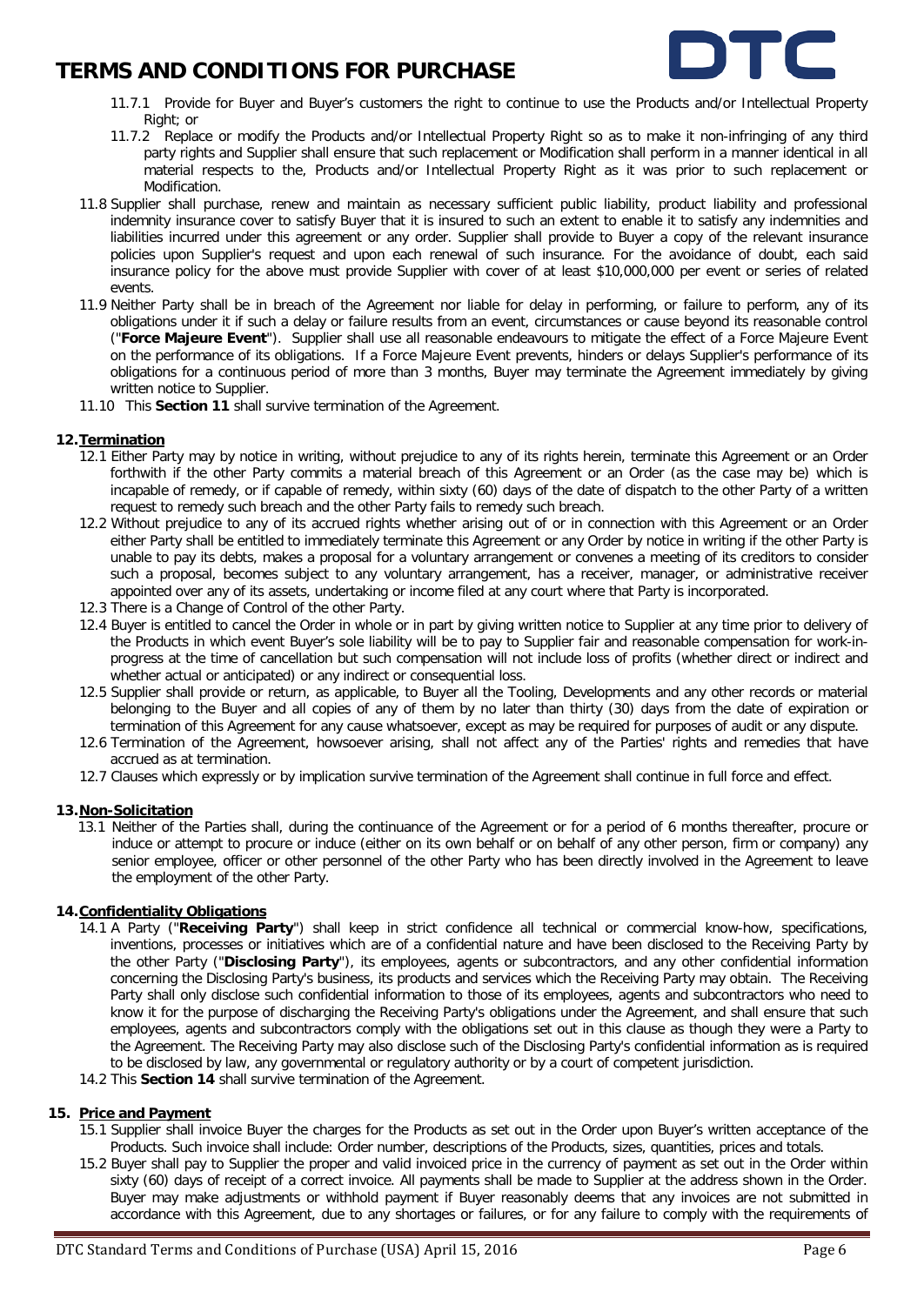

#### the Order.

- 15.3 The price and any other sums payable by Buyer are gross amounts inclusive of:
	- 15.3.1 any value added tax and all other foreign, federal, local, sales or use taxes;
	- 15.3.2 all charges including, but not limited to, packaging material, packing, shipping, loading, carriage, insurance and delivery of the Products to Buyer's specified place of delivery; and
	- 15.3.3 any duties, imposts and levies.

### **16. Liquidated Damages**

The Parties agree that if delivery has not occurred by the date which is thirty days following the due date for delivery, Buyer may suffer loss and damage. Accordingly, if delivery has not occurred by the date which is fourteen (14) days following the due date for delivery then Supplier will pay to Buyer on demand Liquidated Damages for each full week starting on the first day of the Liquidated Damages Period and ending on the earliest of:

- 16.1 the date of delivery;
- 16.2 expiry of the Liquidated Damages Period; or

16.3 termination of the Contract.

The Parties agree that the Liquidated Damages are a genuine negotiated pre-estimate of Buyer's loss resulting from delay in delivery up to the expiry of the Liquidated Damages Period and will not be regarded as penalty provisions. The Parties agree that the Liquidated Damages shall represent Buyer's sole remedy for delay during the Liquidated Damages Period and that the Liquidated Damages do not reflect Buyer's loss for any period of delay beyond the expiry of the Liquidated Damages Period which shall be recoverable, subject to **Section 11**, as general damages.

### **17. Definitions**

| "Acceptance<br>Tests"    | means such acceptance tests as proposed by or on behalf of Buyer acting reasonably and issued prior<br>to any such acceptance tests being undertaken to determine whether the Products (both individually<br>and collectively with other Products) are in accordance with its specifications and otherwise meets<br>Buyer's requirements as contemplated by this Agreement.                                                                                                                                                 |
|--------------------------|-----------------------------------------------------------------------------------------------------------------------------------------------------------------------------------------------------------------------------------------------------------------------------------------------------------------------------------------------------------------------------------------------------------------------------------------------------------------------------------------------------------------------------|
| "Business Days"          | any day except a Saturday, Sunday or public/bank holidays in which banks are open for business.                                                                                                                                                                                                                                                                                                                                                                                                                             |
| "Buyer Data"             | the data supplied or otherwise made available by the Buyer to Supplier or any of Supplier's sub-<br>contractors and the data generated by or stored in the computer systems and telecommunications<br>networks owned or operated by or on behalf of or for the benefit of Buyer to which Supplier or its<br>sub-contractors gain access in connection with the provision of any Products together with any<br>Modifications thereto from time to time made by or on behalf of any person.                                   |
| "Buyer's<br>Property"    | means any dies, tools, patterns, plates, artwork, designs, drawings, specifications, free issue materials<br>or other documents or items in the possession or under the control of Supplier which have either been<br>supplied by the Buyer to Supplier, or in respect of which the Buyer (subject always to Buyer's rights<br>under this Agreement) has paid Supplier the entire NRE Items price.                                                                                                                          |
| "Change of<br>Control"   | means for any entity, any change in the:<br>(a) ownership or control (directly or indirectly) of more than fifty per cent (50%) of the voting capital<br>of the entity; or<br>(b) ability (directly or indirectly) to direct the casting of more than fifty per cent (50%) of the votes<br>exercisable at general meetings of the entity; or<br>(c) right (directly or indirectly) to appoint or remove directors of the entity holding a majority of<br>voting rights at meetings of the board of directors of the entity. |
| "Developments"           | means any Products, development documentation, information, materials, plans, drawings, reports or<br>the like created under or for the purposes of an Order during the course of the performance of an<br>Order.                                                                                                                                                                                                                                                                                                           |
| "DFARS"                  | means Defence Federal Acquisition Regulation Supplement.                                                                                                                                                                                                                                                                                                                                                                                                                                                                    |
| "Documentation"          | means the user guides and user manuals (as appropriate) for the Products, regardless of whether in<br>printed and/or machine-readable format.                                                                                                                                                                                                                                                                                                                                                                               |
| "FAR"                    | means Federal Acquisition Regulation.                                                                                                                                                                                                                                                                                                                                                                                                                                                                                       |
| "Force Majeure<br>Event" | an extraordinary event or circumstance beyond the control of the parties, such as a war, strike, riot,<br>crime, or an event described by the legal term act of God (hurricane, flood, earthquake, volcanic<br>eruption, etc.), prevents one or both parties from fulfilling their obligations under the contract.                                                                                                                                                                                                          |
| "Forecast"               | "means a rolling estimate of Buyer's requirements for Products from current Orders up to a forward                                                                                                                                                                                                                                                                                                                                                                                                                          |